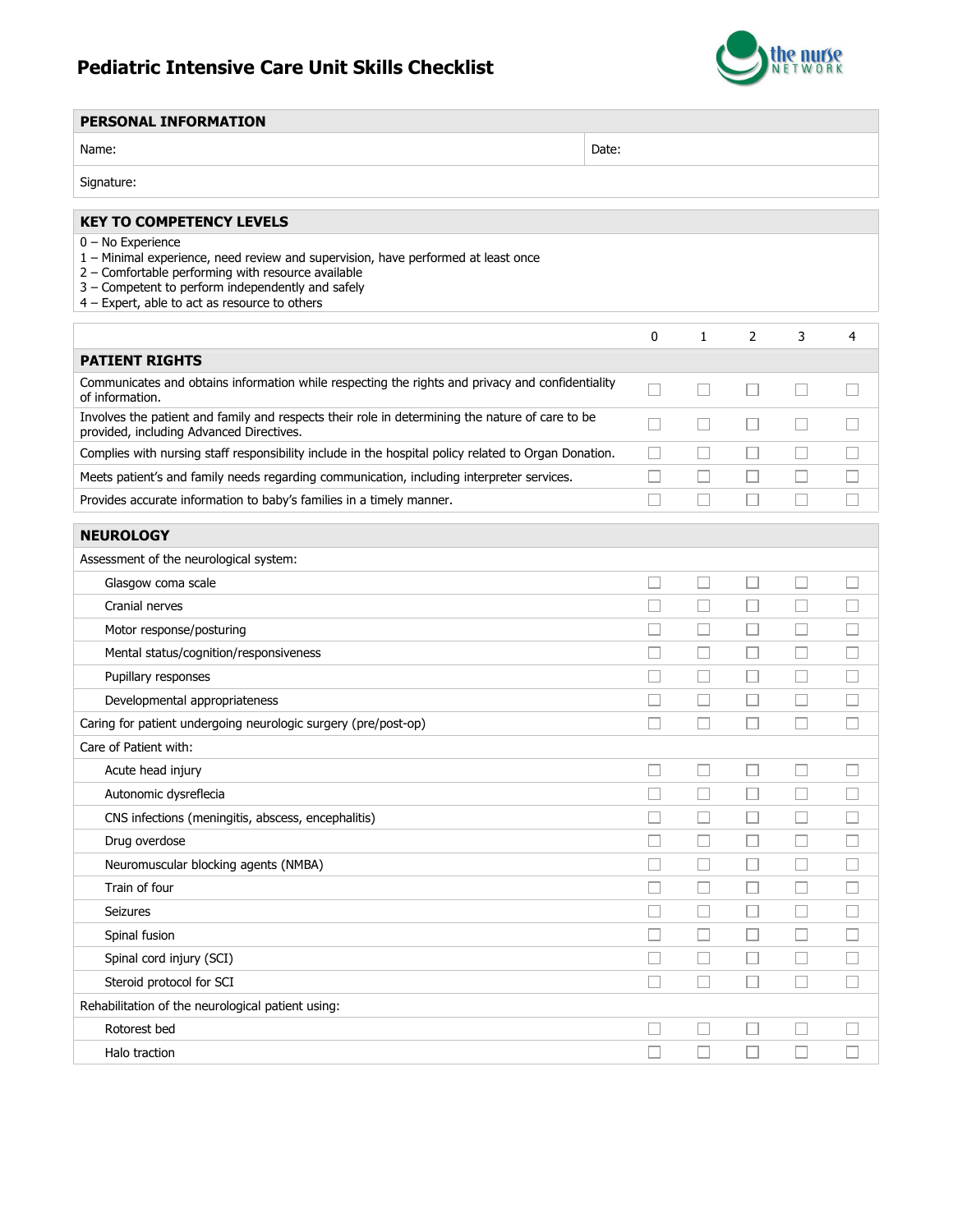|                                                                                                                                                                                                     | 0              | 1                        | 2                        | 3                        | 4                        |  |
|-----------------------------------------------------------------------------------------------------------------------------------------------------------------------------------------------------|----------------|--------------------------|--------------------------|--------------------------|--------------------------|--|
| <b>CARDIOVASCULAR</b>                                                                                                                                                                               |                |                          |                          |                          |                          |  |
| Assessment of the cardiovascular system:                                                                                                                                                            |                |                          |                          |                          |                          |  |
| General appearance/activity level                                                                                                                                                                   |                | П                        |                          |                          |                          |  |
| Basic EKG interpretation                                                                                                                                                                            |                | Г                        |                          |                          |                          |  |
| Capillary refill                                                                                                                                                                                    |                | Г                        |                          |                          |                          |  |
| Care of the patient undergoing cardiac catherization                                                                                                                                                |                | П                        |                          |                          |                          |  |
| Dysrhythmia interpretation                                                                                                                                                                          |                | Г                        |                          |                          |                          |  |
| Edema                                                                                                                                                                                               |                | L                        |                          |                          |                          |  |
| Heart sounds                                                                                                                                                                                        |                | Г                        |                          |                          |                          |  |
| Skin color/temperature                                                                                                                                                                              |                | Г                        |                          |                          |                          |  |
| Positioning (knee/chest, posturing)                                                                                                                                                                 |                | Г                        |                          |                          | $\overline{\phantom{0}}$ |  |
| Capillary refill                                                                                                                                                                                    |                | L.                       |                          |                          |                          |  |
| Pulses                                                                                                                                                                                              |                | П                        |                          |                          |                          |  |
| Use of the defibrillator                                                                                                                                                                            |                |                          |                          |                          |                          |  |
| Care of patient with shock:                                                                                                                                                                         |                |                          |                          |                          |                          |  |
| Cardiogenic                                                                                                                                                                                         | ×              | Г                        |                          | П                        | ٦                        |  |
| Neurogenic                                                                                                                                                                                          |                |                          |                          |                          |                          |  |
| Septic                                                                                                                                                                                              |                | Г                        |                          |                          |                          |  |
| Cardiopulmonary arrest (role, documentation)                                                                                                                                                        |                | L                        | $\overline{\phantom{0}}$ |                          | $\overline{\phantom{0}}$ |  |
| Obtaining and interpreting blood lab values                                                                                                                                                         |                | Г                        |                          |                          |                          |  |
| Administering of blood and blood values                                                                                                                                                             |                | Г                        |                          |                          |                          |  |
| Caring for a patient with valvular disease                                                                                                                                                          |                |                          |                          |                          |                          |  |
| <b>MEDICATION AND ADMINISTRATION</b>                                                                                                                                                                |                |                          |                          |                          |                          |  |
|                                                                                                                                                                                                     |                |                          |                          |                          |                          |  |
| Knowledge of Indications, Actions, Contraindications, Side Effects, Methods of Administration, Calculation of Dose, Rate of Infusion, caring for<br>and monitoring patient receiving the following: |                |                          |                          |                          |                          |  |
|                                                                                                                                                                                                     | $\overline{a}$ | $\overline{\phantom{a}}$ | $\overline{\phantom{a}}$ | $\overline{\phantom{a}}$ |                          |  |

| Acetaminophen     |        | $\Box$                      | l a                      | □      |   |
|-------------------|--------|-----------------------------|--------------------------|--------|---|
| Albuterol         |        | $\mathcal{L}_{\mathcal{A}}$ | $\overline{\phantom{a}}$ | $\Box$ | Τ |
| Antibiotics       |        | $\Box$                      | $\overline{\phantom{a}}$ | $\Box$ |   |
| Atropine          |        | $\Box$                      |                          | □      | т |
| Calcium           |        | П                           |                          | $\Box$ |   |
| Decadron          |        | П                           | H                        | $\Box$ | τ |
| Diazepam          |        | . . I                       |                          | $\Box$ |   |
| Digoxin           |        | $\Box$                      | l.                       | □      |   |
| Dobutamine        |        | a.                          |                          | □      |   |
| Dopamine          |        | ш                           | $\overline{\phantom{a}}$ | $\Box$ | τ |
| Duramorph         |        | □                           |                          | $\Box$ | Π |
| Enalapril         |        | $\Box$                      | l.                       | □      |   |
| Epinephrine       |        | $\Box$                      | H                        | $\Box$ | Τ |
| Furosemide        |        | Ш                           | L.                       | $\Box$ |   |
| Growth Hormone    |        | $\mathcal{L}_{\mathcal{A}}$ |                          | $\Box$ | Ξ |
| Heparin           |        | П                           |                          | $\Box$ |   |
| Insulin           | $\sim$ | $\Box$                      | $\Box$                   | $\Box$ | Τ |
| Lidocaine         |        | J.                          |                          | $\Box$ |   |
| Lorazepam         |        | - 1                         |                          | $\Box$ |   |
| Magnesium Sulfate |        |                             |                          | L.     |   |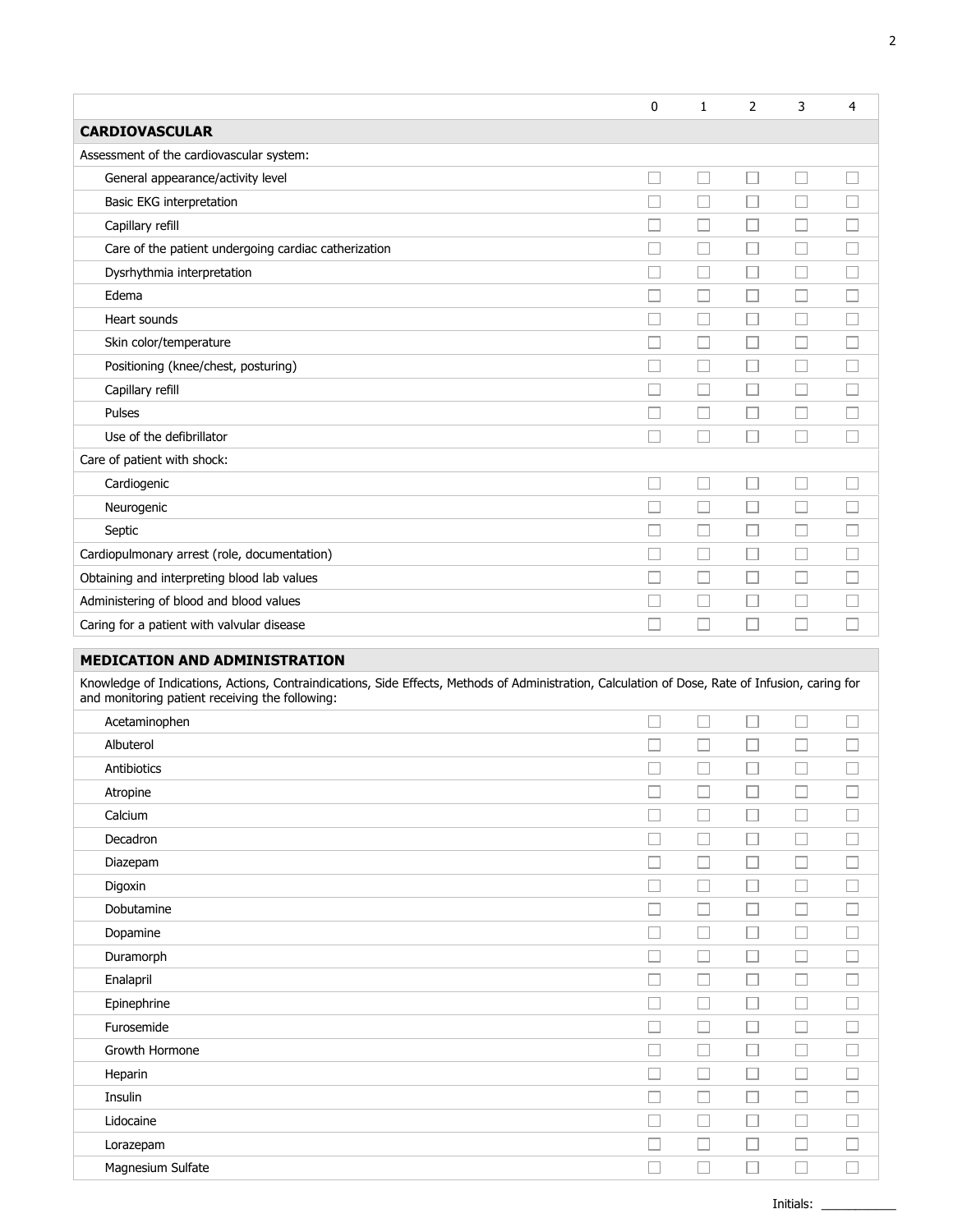|                                                 | 0 | 1                           | 2      | 3                           | $\overline{4}$           |
|-------------------------------------------------|---|-----------------------------|--------|-----------------------------|--------------------------|
| <b>MEDICATION AND ADMINISTRATION (cont)</b>     |   |                             |        |                             |                          |
| Midazolam                                       |   | $\Box$                      | □      | $\Box$                      |                          |
| Morphine                                        |   | $\Box$                      | $\Box$ | $\Box$                      |                          |
| Naloxone                                        |   |                             | $\Box$ |                             |                          |
| Neostigmine                                     |   |                             | $\Box$ | $\mathcal{L}_{\mathcal{A}}$ |                          |
| Nitroprusside                                   |   |                             | $\Box$ | $\Box$                      |                          |
| Phenylephrine                                   |   |                             | $\Box$ | $\mathcal{L}_{\mathcal{A}}$ |                          |
| Potassium Chloride                              |   |                             | $\Box$ | $\Box$                      |                          |
| Propulsid                                       |   | $\overline{\phantom{a}}$    | $\Box$ | $\Box$                      |                          |
| Prostaglandin E1                                |   | П                           | $\Box$ | $\Box$                      |                          |
| Protamine Sulfate                               |   | $\Box$                      | $\Box$ | $\Box$                      | n.                       |
| Rantidine                                       |   | П                           | □      | $\Box$                      |                          |
| Sodium Bacarbonate                              |   | $\overline{\phantom{a}}$    | $\Box$ | $\Box$                      |                          |
| Sublimaze                                       |   | $\Box$                      | □      | □                           | H                        |
| Terbutaline                                     |   | ப                           | $\Box$ | Ш                           | n.                       |
| Theophylline                                    |   | $\Box$                      | □      | $\Box$                      | $\overline{\phantom{a}}$ |
| Verapamil                                       |   | $\Box$                      | $\Box$ | $\Box$                      | $\Box$                   |
| Wydase                                          |   | $\Box$                      | П      | П                           | П                        |
| "LINES" SKILLS                                  |   |                             |        |                             |                          |
| Specimen Collection:                            |   |                             |        |                             |                          |
| Venipuncture                                    |   |                             |        | □                           |                          |
| <b>Arterial Puncture</b>                        |   | $\Box$                      | $\Box$ | $\Box$                      |                          |
| Care of patient with central vascular catheter: |   |                             |        |                             |                          |
| Arterial line                                   |   | $\Box$                      | $\Box$ | □                           |                          |
| <b>Broviac line</b>                             |   | $\Box$                      | $\Box$ | $\Box$                      |                          |
| <b>PCVC</b>                                     |   | $\mathcal{L}_{\mathcal{A}}$ | $\Box$ | $\Box$                      |                          |
| <b>UAC</b>                                      |   | $\Box$                      | □      | □                           |                          |
| <b>UVC</b>                                      |   | $\mathcal{L}$               | П      | $\overline{\phantom{a}}$    |                          |
| IV therapy including:                           |   |                             |        |                             |                          |
| Starting IV                                     |   | $\Box$                      | Ш      | $\overline{\phantom{a}}$    | ×                        |
| Changing IV sites                               |   | $\Box$                      | $\Box$ | $\Box$                      | $\Box$                   |
| Changing IV dressings                           |   | $\overline{\phantom{a}}$    | $\Box$ | $\Box$                      | n.                       |
| Changing IV tubing                              |   | $\Box$                      | $\Box$ | $\Box$                      | $\sim$                   |
| Administering fluids on continuous IV pumps     |   | □                           | □      | □                           | n.                       |
| Setting up and monitoring PCA                   | П | $\Box$                      | $\Box$ | $\Box$                      | П                        |
| Epidurals including:                            |   |                             |        |                             |                          |
| Administering epidural medications              | П | $\Box$                      | $\Box$ | $\Box$                      | П                        |
| Setting up epidurals                            |   | $\Box$                      | $\Box$ | $\Box$                      | П                        |
| Monitoring of epidurals                         | П | $\Box$                      | $\Box$ | $\Box$                      | П                        |
| <b>PULMONARY</b>                                |   |                             |        |                             |                          |
| Assessing the respiratory system including:     |   |                             |        |                             |                          |
| Breath sounds                                   | Ш | $\Box$                      | $\Box$ | $\Box$                      | □                        |
| Breathing pattern/effort                        |   | $\Box$                      | $\Box$ | $\Box$                      | $\Box$                   |
| Skin/nail bed color                             |   | $\Box$                      | $\Box$ | $\Box$                      | $\Box$                   |
| Sputum (color/character)                        |   | $\Box$                      | $\Box$ | $\Box$                      | □                        |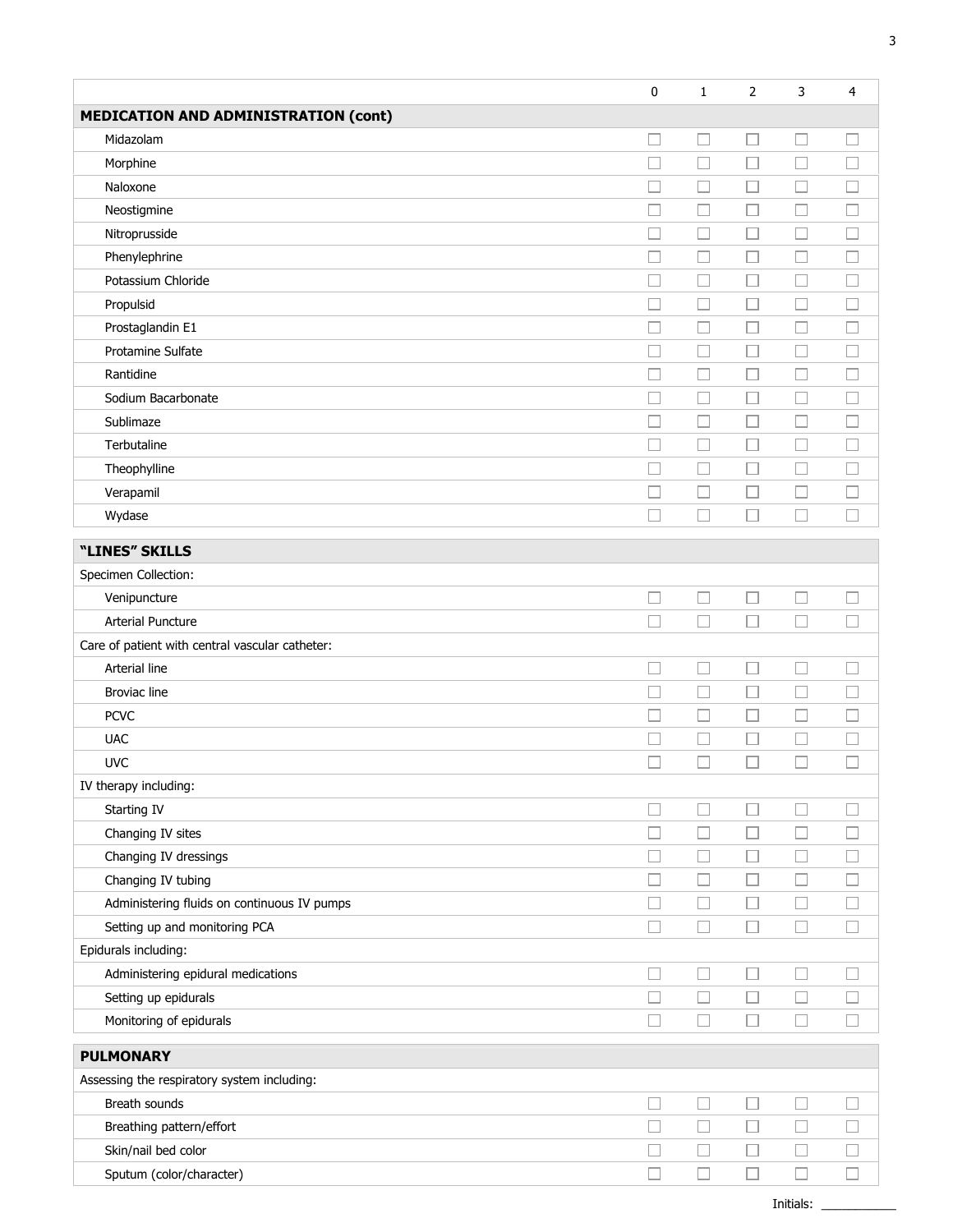|                                                                                                | 0                        | $\mathbf{1}$ | 2                        | 3                           | 4      |
|------------------------------------------------------------------------------------------------|--------------------------|--------------|--------------------------|-----------------------------|--------|
| <b>PULMONARY (cont)</b>                                                                        |                          |              |                          |                             |        |
| Administering and Monitoring 02 Therapy:                                                       |                          |              |                          |                             |        |
| Nasal cannula, hood, endotracheal tube                                                         |                          | □            | П                        | □                           | H      |
| Pulse oximetry                                                                                 |                          | $\Box$       | $\Box$                   | $\overline{\phantom{a}}$    |        |
| Assisting with intubation/extubation                                                           |                          | H            | $\Box$                   | $\overline{\phantom{a}}$    |        |
| Mask                                                                                           |                          | $\Box$       | $\Box$                   | $\Box$                      |        |
| Continuous O2 sats                                                                             |                          | Ш            | Н                        | □                           |        |
| Demonstrating proper use of the Ambu bag                                                       | $\Box$                   | ⊔            | $\Box$                   | ⊔                           |        |
| Care and maintenance of acute airway obstruction (nasopharyngeal airway, oropharyngeal airway) | П                        | $\Box$       | H                        | П                           |        |
| CO2 Monitoring Equipment:                                                                      |                          |              |                          |                             |        |
| <b>TCM</b>                                                                                     | $\Box$                   | □            | $\Box$                   | $\mathcal{L}_{\mathcal{A}}$ |        |
| ETTCO <sub>2</sub>                                                                             |                          | □            |                          | □                           |        |
| Caring for a patient with:                                                                     |                          |              |                          |                             |        |
| Acute respiratory failure                                                                      | L                        | □            | $\Box$                   | $\overline{\phantom{a}}$    |        |
| Acute respiratory infections                                                                   | $\Box$                   | $\Box$       | $\Box$                   | $\Box$                      | П      |
| <b>Status Asthmaticus</b>                                                                      |                          | $\Box$       | $\sim$                   | □                           |        |
| Flail Chest                                                                                    | Г                        | □            | $\Box$                   | $\Box$                      |        |
| Respiratory Distress Syndrome (RDS)                                                            | П                        | □            | П                        | П                           | u      |
| Pulmonary edema                                                                                | П                        | $\Box$       | $\Box$                   | $\Box$                      | П      |
| Pulmonary emboli                                                                               | $\Box$                   | $\Box$       | $\Box$                   | □                           | m.     |
| Tracheostomy                                                                                   | $\Box$                   | $\Box$       | П                        | $\Box$                      |        |
| Tension Pneumothorax                                                                           | П                        | $\Box$       | П                        | П                           |        |
| Chest tube management:                                                                         |                          |              |                          |                             |        |
| Identifies indications                                                                         |                          | $\Box$       |                          | $\sim$                      |        |
| Assists with placement and removal                                                             |                          | $\Box$       |                          | $\Box$                      |        |
| Set up drainage                                                                                |                          | $\Box$       |                          |                             |        |
| Setting up Pleurovac                                                                           |                          | $\Box$       |                          |                             |        |
| Monitor suction level, air leak, and drainage site                                             |                          |              |                          |                             |        |
| Site care                                                                                      |                          |              |                          |                             |        |
| Dressing change                                                                                |                          | $\Box$       |                          |                             |        |
| Ventilators (use, mode, and alarm complications):                                              |                          |              |                          |                             |        |
| Servo 300                                                                                      | $\Box$                   | $\Box$       | П                        | □                           |        |
| <b>Infant Starr Ventilator</b>                                                                 |                          | $\Box$       | Ш                        | □                           |        |
| Oscillator                                                                                     |                          | П            | $\overline{\phantom{a}}$ | ш                           |        |
| Nasal CPAP                                                                                     |                          | $\Box$       | $\Box$                   | $\Box$                      |        |
| Weaning methods                                                                                | П                        | $\Box$       | П                        | П                           | H      |
| Pleural tube management including:                                                             |                          |              |                          |                             |        |
| Identifying indications                                                                        | L                        | □            | Ш                        | $\Box$                      |        |
| Aspirating fluid as ordered                                                                    | $\overline{\phantom{a}}$ | $\Box$       | ⊔                        | $\Box$                      |        |
| Monitoring patient during and after aspiration of fluid                                        | П                        | $\Box$       | П                        | П                           | $\Box$ |
| PATIENTS WITH ENDOCRINE SYSTEM PROBLEMS                                                        |                          |              |                          |                             |        |
| Care of the diabetic patient:                                                                  |                          |              |                          |                             |        |
| Administration of IV insulin drip                                                              |                          | $\Box$       | $\sim$                   |                             |        |
| Capillary blood glucose checks                                                                 |                          | $\Box$       | $\Box$                   | ⊔                           |        |
| Care of the infant/child in diabetic acidosis                                                  |                          | $\Box$       | П                        | □                           | $\Box$ |
|                                                                                                |                          |              |                          |                             |        |